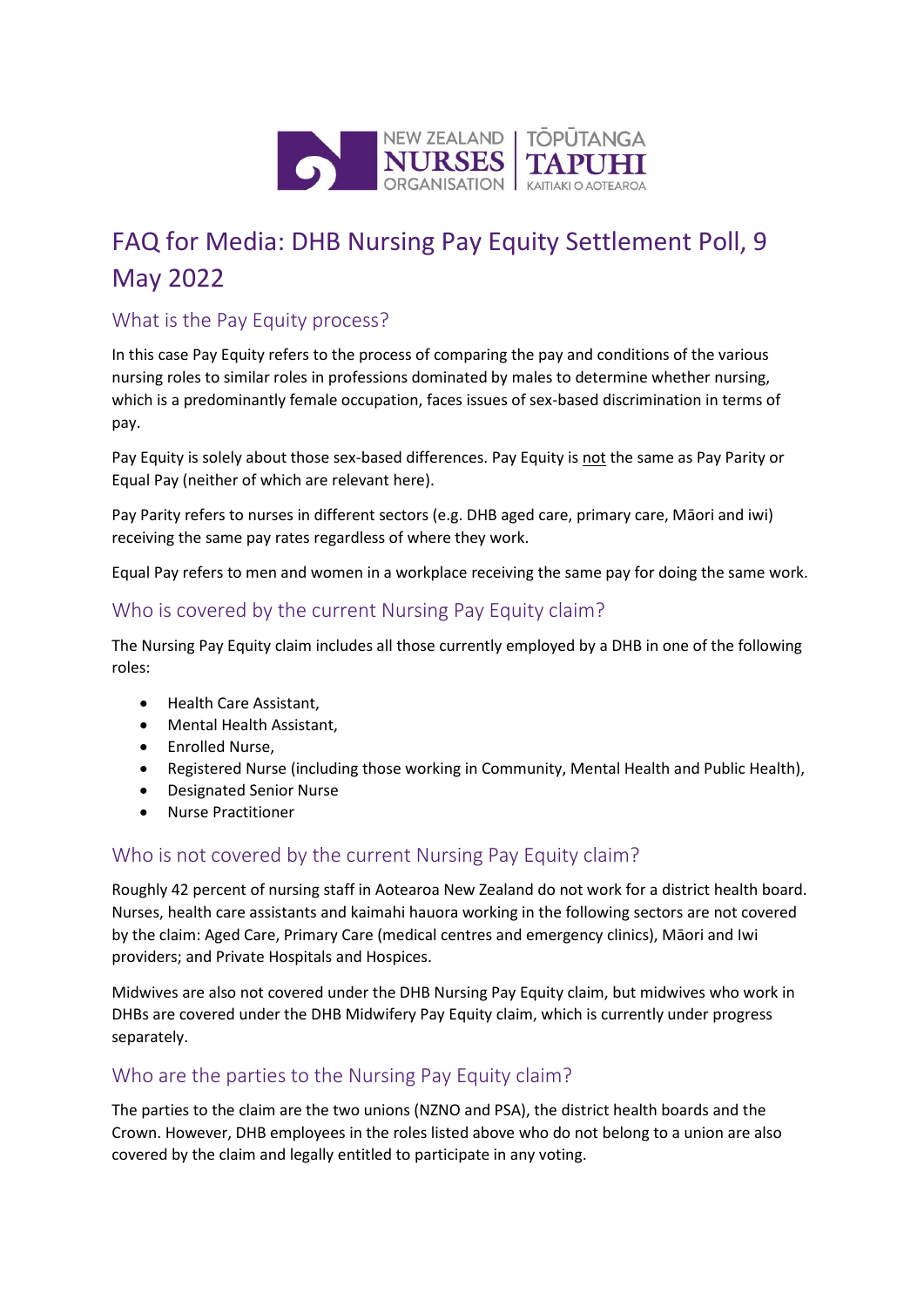# Why was the proposed Nursing Pay Equity settlement not presented to NZNO/PSA members and other DHB nursing employees for ratification?

The proposed Nursing Pay Equity settlement was released to employees covered by the claim on 8 April 2022. However, following significant concern with the retrospective payments (back pay) component of the proposed settlement, NZNO and PSA undertook a legal review of the Settlement. The legal review found that this aspect of the proposed Nursing Pay Equity Settlement may be contrary to the Equal Pay Act. Read that legal advice at:

[https://www.nzno.org.nz/Portals/0/Files/Documents/Groups/Health%20Sectors/Pay%20Equity/202](https://www.nzno.org.nz/Portals/0/Files/Documents/Groups/Health%20Sectors/Pay%20Equity/2022-04-14-NZNO-legal-advice.pdf) [2-04-14-NZNO-legal-advice.pdf](https://www.nzno.org.nz/Portals/0/Files/Documents/Groups/Health%20Sectors/Pay%20Equity/2022-04-14-NZNO-legal-advice.pdf) 

# What was the problem with the retrospective payments (backpay) component of the proposed settlement?

While most nurses were satisfied with the new base rates determined by the Pay Equity process, they also understood that they had a contractual arrangement to receive back pay on the basis of those base rates to 31 December 2019. This was agreed as part of the 2020 MECA which was settled last year. 31 December 2019 which was the original date by which Pay Equity was to be settled.

Instead of full individualised back-pay the proposed settlement included a series of lump sum payments totalling of \$10,000 (pro-rata) per individual. Some nurses have calculated the difference between this and what they would have received in the back pay promised as amounting to significant amounts of money.

### What was the nature of the poll conducted by NZNO that closed on 9 May 2022?

Because the Ratification ballot did not immediately occur, NZNO and PSA sought direction from members and other affected employees through an online poll as to what the next steps should be.

Around 40,000 nursing staff covered by the DHB Nursing claim were invited to participate in the poll that ran between April 30 and May 9, 2023.

### What options were presented in the poll?

Participants were asked to choose their preferred of two options. Simply put:

Option 1 was that the Pay Equity Settlement be immediately taken to the Employment Relations Authority for a determination because it may be contrary to the Equal Pay Act.

Option 2 was that the proposed Pay Equity Settlement be put to covered employees for an online ratification ballot, even though it may be contrary to the Equal Pay Act.

### What was the result of the poll?

Participants in the poll chose Option 1 by a very strong and clear majority.

### What are the next steps?

NZNO has engaged its lawyers to begin the application process to the ERA and will keep members and other affected employees informed about when the application will be filed and other matters relevant to the filing as the steps unfold.